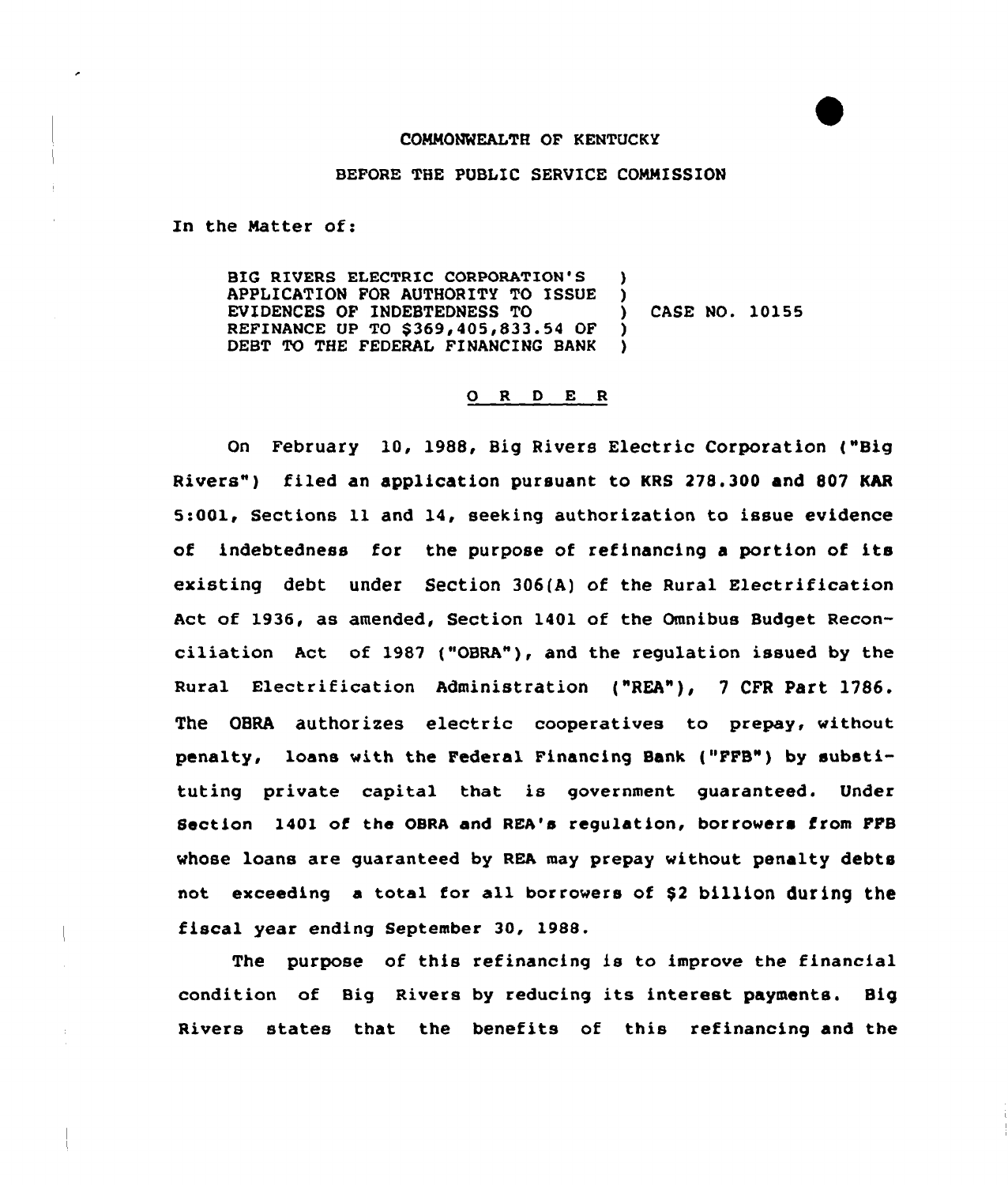prepayment of FFB debts as described in the Application herein, will not be used to reduce Big Rivers' rates. The Commission acknowledges its awareness of the requirements, of <sup>7</sup> CFR Part 1786.6(a)(9). The refinancing will be done in such manner that the dollar weighted average interest rate on the Refinancing Notes shall be less than or equal to the dollar weighted average interest rate on the FFB loans being prepaid which is 10.4265 percent.

The maximum amount of the FFB debt to be refinanced by Big Rivers is dependent upon prevailing interest rates and the number of applications filed by other REA borrowers for prepayment of FFB loans. However, the total of Big Rivers' indebtedness to FFB to be refinanced under this application will not exceed \$ 369,4QS,833.54. The existing debt, bearing various rates of interest up to 10.808 percent per annum, will be replaced by an equal principal amount of Refinancing Notes, issued by the Louisville Bank for Cooperatives ("IBC"}, bearing interest at a rate not to exceed the dollar weighted average interest rate on the FFB loans being prepaid.

On February 10, 1988, National-Southwire Aluminum Company ("NSA") requested full intervention in this proceeding. This request was granted by the Commission on February ll, 1988. NSA has filed comments, stating that it will not object to the refinancing proposed in this case, and that it will not appeal the final Order issued by the Commission. NSA and Big Rivers have agreed that (a} in any other proceedings involving Big Rivers, NSA will be free to argue, and the commission will be free to

 $-2-$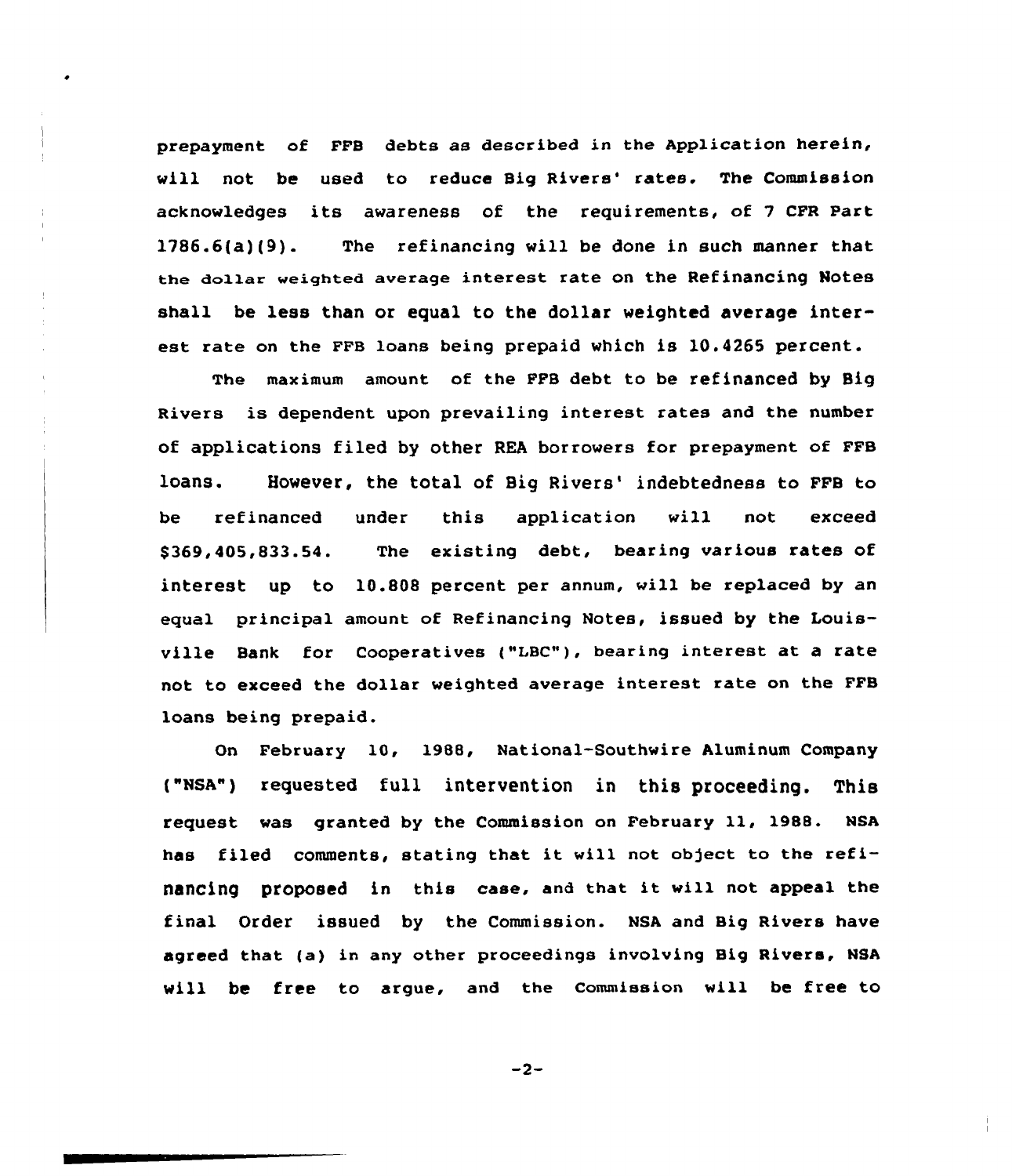determine, all relevant issues (other than the validity of the issuance of the refinancing notes and the substitute notes which may be approved herein) including the proper allocation of (i) all expenses necessarily incurred in the refinancing and (ii) to the extent permitted by law, all benefits from the refinancing, and (b) NSA will receive prompt notice and copies of all documents filed by Big Rivers in any further proceedings instituted under KRS 278.300. Big Rivers' consent to condition (a) above is limited solely to the effect of the order herein and shall not be construed to limit Big Rivers from asserting any other basis for its position on such issues, including applicable federal law and regulations respecting the benefits from the refinancing or other matters.

 $\ddot{\phantom{1}}$ 

Based on the refinancing application and being advised, the Commission is of the opinion and hereby finds that the refinancing is for a lawful object within the corporate purpose of Big Rivers' utility operations, is necessary and appropriate for and consistent with the proper performance of its service to the public and will not impair its ability to perform that service, and is reasonably necessary and appropriate for such purpose and should, therefore, be approved.

 $\overline{\phantom{a}}$ 

Big Rivers intends to execute the following documents in connection with the refinancing of its FFB debt:

- (a) <sup>A</sup> Loan Agreement dated as of February 1, 19SS, (The Loan Agreement) between the Cooperative and LBC;
- (b) <sup>A</sup> Loan Guarantee and Servicing Agreement dated as of February 1, 19ss, (the Loan Guarantee Agreement) among the United States of America, acting through the Administrator of the RRA, LBC, the Cooperative and the Trustee;

 $-3-$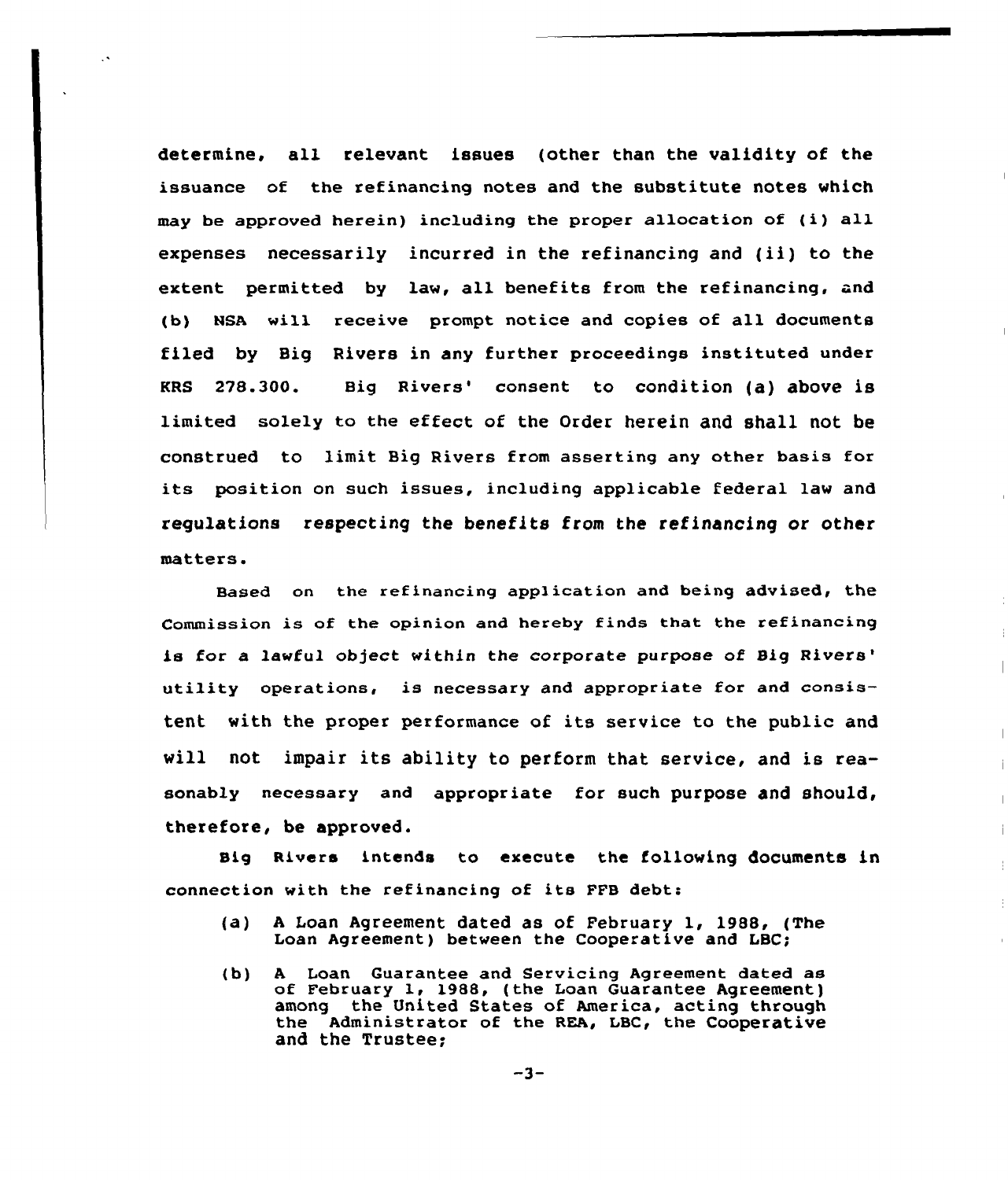- (c) <sup>A</sup> Trust Agreement(s) dated as of February 1, 1988, (the Trust Agreement(s)) among LBC, the Cooperative and the Trustee;
- (d) The Refinancing Notes, each dated as of February 1, 1988, (the Refinancing Note(s)) issued by the Cooperative to the Trusts established pursuant to the Trust Agreement;
- {e) <sup>A</sup> Nortgage Amendment dated as of February 1, 1988, (the Mortgage Amendment) by and among the Cooperative, LBC and the United States, acting through the Administrator of REA; and,
- (f) <sup>A</sup> Substitute Note(s) dated as of February 1, 1988, (the Substitute Note(s)) issued by the Cooperative to the FFB.
- {g) Such further documents as Big Rivers finds reasonably required to consummate such refinancing.

Because of the time constraint imposed by the settlement date of February 25, 1988, for this refinancing, and prior Commission approval of all of Big Rivers' notes to FFB which are being refinanced, and the Commission's approval of similar refinancing in Case No. 10033,  $<sup>1</sup>$  and Big Rivers' filing in Case No. 9613<sup>2</sup> and Case</sup> No.  $9885, <sup>3</sup>$  good cause is shown for and Big Rivers is granted a deviation from further compliance with <sup>807</sup> KAR 5:001, Section 11.

 $\mathbf{1}$ Application of Big Rivers Electric Corporation for Authority to Issue Evidences of Indebtedness to Refinance Debt Under the Surdick Amendment, Final Order dated September 28, 1987.

 $\mathbf{2}$ Big Rivers Electric Corporation's Notice of Changes in Rates and Tariffs for Wholesale Electric Service and of a Financial Workout Plan, Final Ordered dated March 17, 1987.

<sup>3</sup> An Investigation of Big Rivers Electric corporation's Rates for wholesale Electric Service, Final order dated August 10, 1987.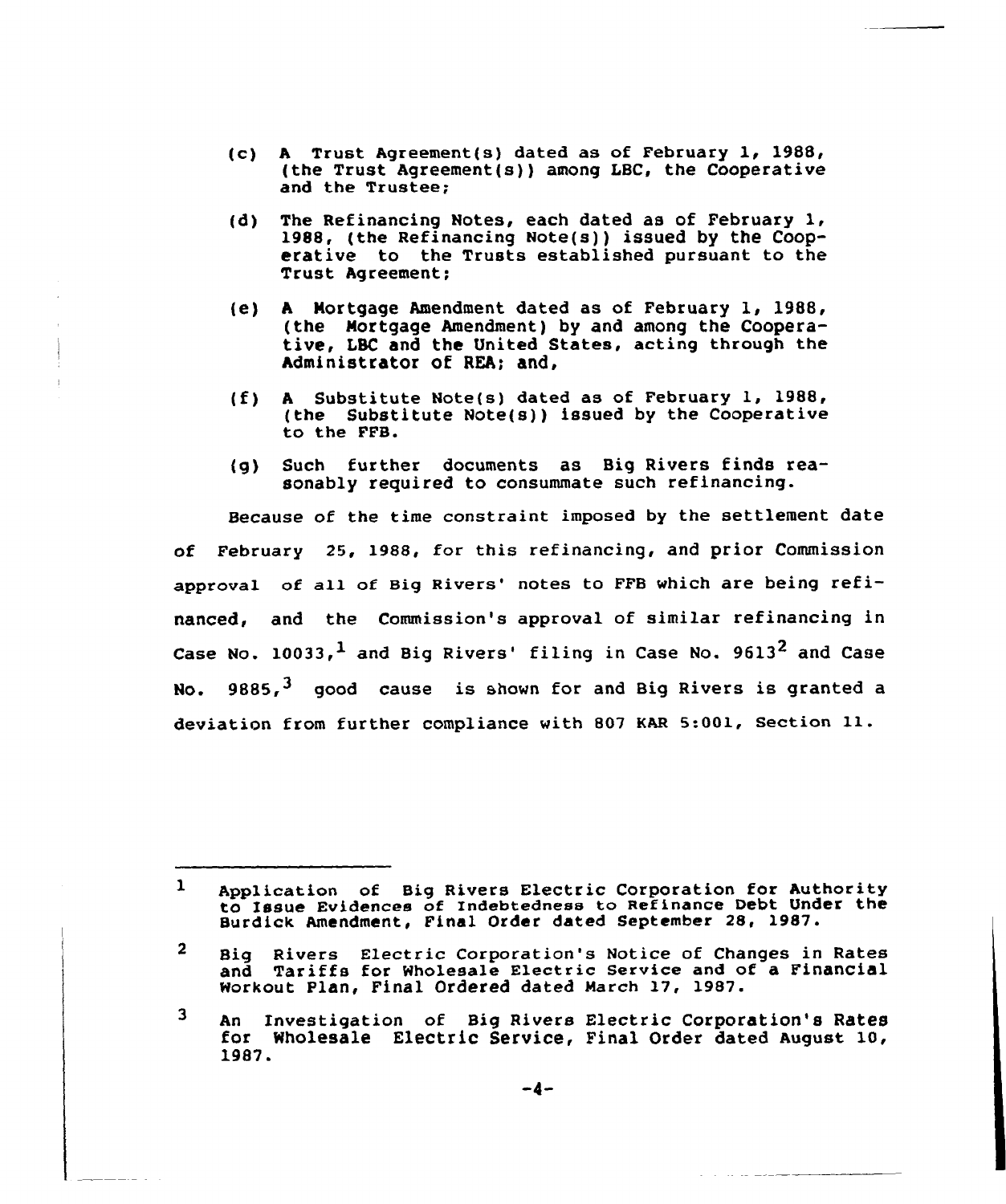IT IS THEREFORE ORDERED that:

 $\hat{\pmb{\cdot}}$ 

l. Big Rivers be and it hereby is authorized to refinance up to \$ 369,405,833.54 of indebtedness to the FFB pursuant to the OBRA, <sup>7</sup> USC 936(a), and is authorized to issue such evidence of indebtedness as described in this Order;

2. The proceeds from the refinancing authorized herein shall be used only for the lawful purposes of prepaying an equal principal amount of FFB debt;

3. The debt service on the refinancing debt authorized herein shall be substituted, on a dollar-for-dollar basis, for the debt service set forth in the proposed Government Debt Service Schedule attached to the July 17, 1987, modification to the Big Rivers' Debt Restructuring Plan and Workout Agreement filed as Exhibit 3 to Big Rivers' "Compliance Report" in Case No. 9885;  $4$ and,

4. Within 20 days of completion of the refinancing authorized herein, Big rivers shall file a report with the Commission setting forth the amount of debt that it has refinanced, the interest rates applicable to the refinancing, the expenses incurred, and copies of all documents executed.

Nothing contained herein shall be construed as a finding of value for any purpose or as a warranty on the part of the Commonwealth of Kentucky or any agency thereof as to the securities authorized herein.

Ibid.

 $-5-$